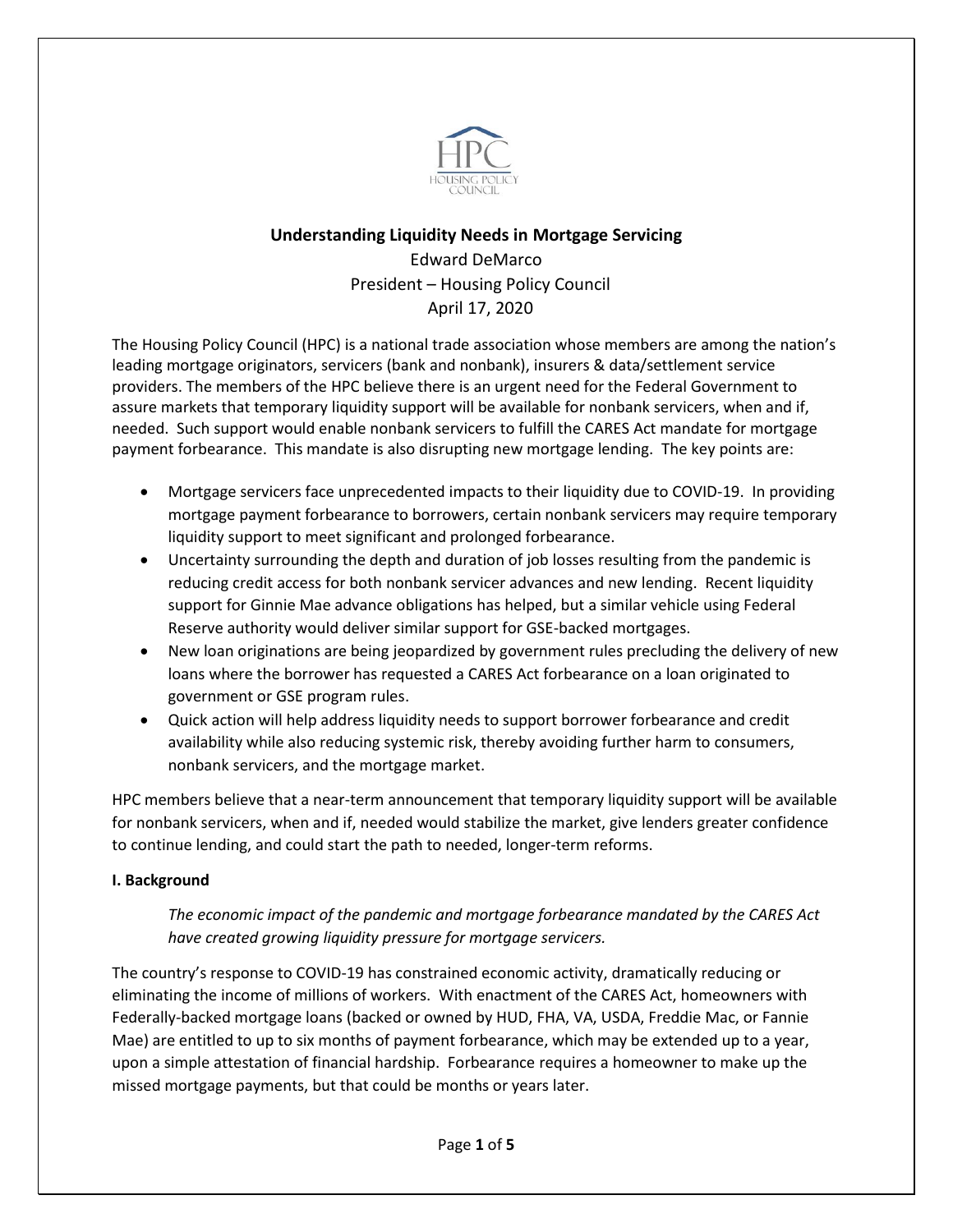*Standard commercial practices and government agency rules require mortgage servicers to advance the missed principal and interest payment to bondholders and fulfill the property tax, mortgage insurance, and hazard insurance payments when the homeowner does not make the payments.* 

Virtually all Federally backed mortgages are packaged into mortgage-backed securities that are sold to investors. These investors are guaranteed the payment of principal and interest each month, whether the borrower pays their mortgage or not. When a borrower fails to pay, the responsibility to pay the investor, and ensure tax and insurance payments are made, falls to the mortgage servicer. This forwarding of principal, interest, taxes, and insurance (PITI) on behalf of the borrower is called a servicer advance. Should a servicer fail, Ginnie Mae, Freddie Mac, and Fannie Mae must satisfy the obligation to the bondholders.

In the case of Federally backed mortgages, the servicer is ultimately repaid for these advances, perhaps months or years later, by FHA, VA, USDA or by Freddie Mac or Fannie Mae. In other words, a temporary federal liquidity facility should be tailored to bridge the timeframe from the outset of forbearance, when the borrower stops making payments and the servicer begins advancing these funds to the bondholder, until the future date when the servicer is reimbursed by the government guarantor or insurer.

## *The capital and liquidity profiles of bank and nonbank mortgage servicers are dissimilar.*

Banks with insured depository institution charters (commercial banks, savings and loans, credit unions – generically referred to here as "banks") have access to low-cost insured deposits, the Federal Reserve's discount window, and other liquidity vehicles. Banks are subject to comprehensive prudential regulation, community lending requirements, and stringent capital standards. Banks may be stressed by the mortgage payment forbearance program imposed by the CARES Act, but most bank servicers believe they will be able to manage the liquidity demand from their normal reserves and the other pre-existing support systems available.

Nonbank, or independent servicers (independent mortgage banks and others), rely upon credit lines from so-called warehouse lenders, most of them banks. They do not have access to the Federal Reserve or other emergency liquidity services, and their access to commercial credit lines may be restricted when credit quality or market uncertainty limits liquidity or credit from commercial sources. It is the prospect that a servicer's obligation to advance borrower mortgage payments may exceed liquidity resources established for "stress scenarios," combined with limits on commercial credit lines, that produces the need for temporary liquidity support for nonbank mortgage servicers.

## **II. Sizing the Need**

*In the face of uncertainty regarding the depth and duration of the economic slowdown, mortgage servicers must prepare for various possible outcomes.*

HPC members report that roughly 5 to 6 percent of borrowers are on a COVID-19 payment forbearance plan just two weeks after enactment of the CARES Act. The take-up rate is higher in Ginnie Mae loan pools than in GSE loan pools. Requests for forbearance continue and the May 1 payment deadline is expected to produce another surge in requests.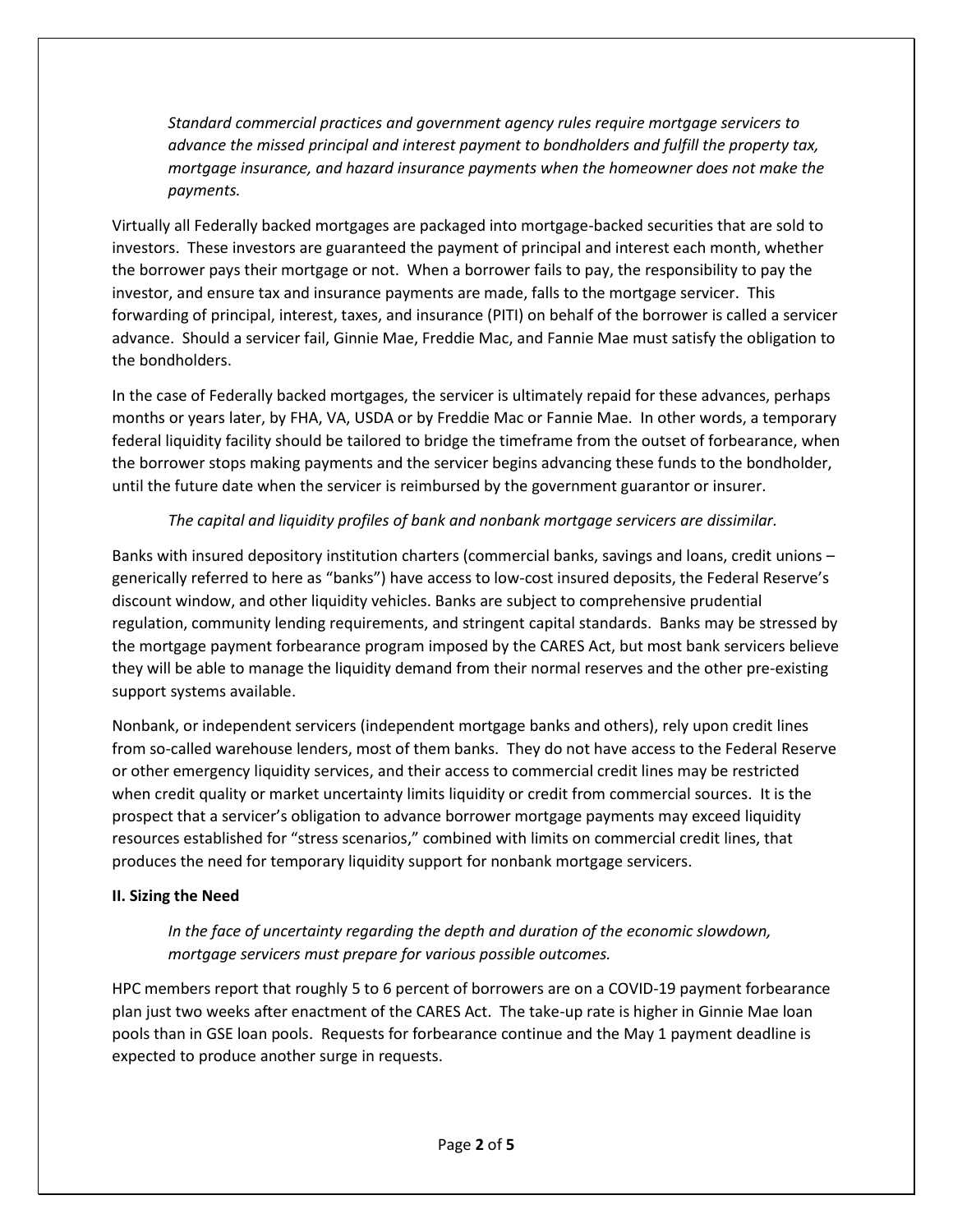In these early days, financially sound nonbank servicers should have the capacity to meet near-term forbearance demand. That will not remain the case if worsening economic conditions persist. Further, if return to normal business activity is protracted, the need for forbearance and the associated liquidity demands will be similarly affected.

### **III. A Federal Commitment to Act is Needed Now, Not Later**

*Markets are reacting to the crisis and delay in federal affirmation of support exacerbates the liquidity needs of mortgage nonbank servicers.* 

The Federal Government could greatly aid market functioning by affirming today that a federal financing mechanism will be deployed, as necessary, to meet the servicing advance needs of nonbank mortgage servicers. Uncertainty regarding the magnitude of the health crisis and its impact on the economy generates a level of market anxiety and perception of market deterioration that serve as reasons to act now. In the absence of an explicit commitment to deliver liquidity support when needed, market volatility will prevail.

Every day, mortgage servicers and their creditors and investors must evaluate and price for the range of possible outcomes. The legal mandate of up to twelve months mortgage payment forbearance in these uncertain times could require mortgage servicers to advance payments at a level far greater than "stressful" economic scenarios used in pre-existing business *and* regulatory risk analysis.

Rating agencies have put some companies on credit watch and may downgrade them, raising their cost of capital. Mortgage servicing rights (MSR), a key asset for servicers (and the government or GSEs in the event of servicer failure), are losing value, further reducing capital and access to liquidity. In the event of a servicer failure, the servicing book must be transferred. Such transfers will not be easily achieved under current conditions and run the risk of further borrower disruption. Moreover, with the value of MSRs declining, liquidity needs soaring, and limited market appetite to take on the portfolio of any failed servicer (especially a servicer with significant Ginnie Mae exposure), the overall market deterioration will be amplified.

Thus, HPC supports a clear statement from the Federal Government that it will stand behind the liquidity needs of financially sound nonbank mortgage servicers as they fulfill their obligations under the Congressionally mandated mortgage forbearance program. Such clarity will immediately remove a critical uncertainty. It will also prevent the needless loss of private capital caused by continued uncertainty..

## **IV. Forbearance Requests are Disrupting New Lending**

*New loans underwritten with intention to deliver to the GSEs or Ginnie Mae may not be delivered if the customer requests forbearance, thereby exacerbating liquidity risk for nonbank lender/servicers.*

Apart from servicer advances, the CARES Act payment forbearance mandate is creating another liquidity issue that adds to the challenges facing lender/servicers. Included in the population of homeowners requesting forbearance are those who recently completed refinance or purchase transactions. Forbearance requests on such loans are causing significant market distress because the government insurance may be denied or the GSEs may not accept delivery of these mortgages. As a result,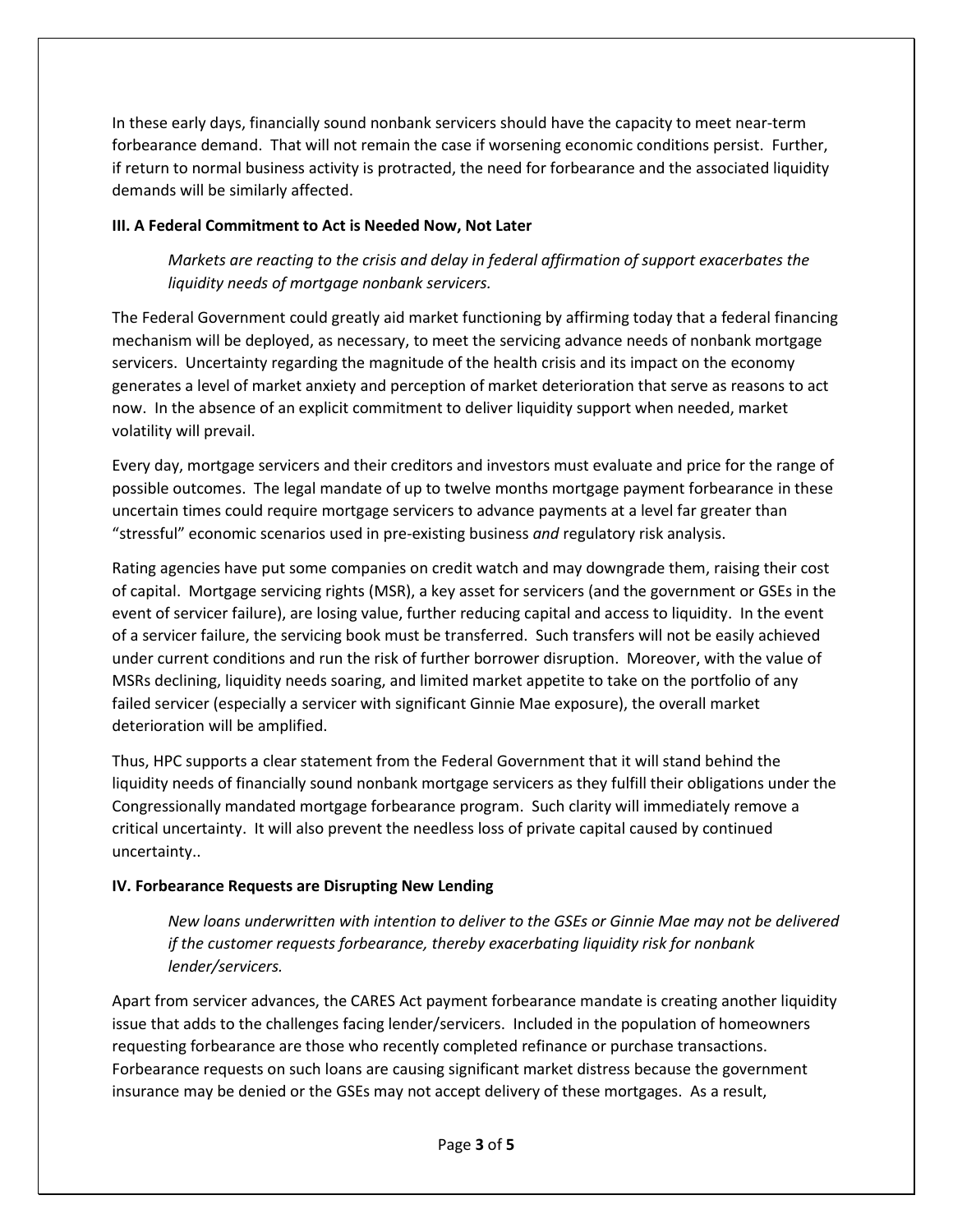warehouse lines for new loan origination are tightening and credit restrictions are limiting borrower eligibility for new loans.

Deliverability of new loans to the GSEs or Ginnie Mae mortgage-backed securities are in question since any borrower that requests forbearance before the loan is delivered may be ineligible for government insurance or securitization. This issue further exacerbates liquidity risk for nonbank lender/servicers who then must fund the loans themselves and exposes all lenders to unanticipated credit risk. HPC believes that, along with the additional liquidity support for servicer advances, government programs should ensure these loans are eligible for delivery to GSE or Ginnie Mae mortgage-backed securities. That is, if a loan was funded to the appropriate guidelines, it should be insurable and deliverable into the Federally-backed securitization program even if the borrower requests a forbearance per the CARES Act.

## **V. How Should the Government Provide Liquidity Support?**

*The Federal Reserve should establish a facility to funnel funding through the undercapitalized GSEs to cover the servicer PITI advances, expenses that the GSEs would ultimately reimburse anyway.* 

HPC commends Ginnie Mae for its leadership in adapting its existing authorities to help meet the liquidity need and provide some market certainty. On April  $11<sup>th</sup>$ , Ginnie Mae announced changes to its Pass-Through Advance Program, which permits Ginnie Mae to temporarily fund the advances of principal and interest on loans in Ginnie Mae pools, should the servicer lack liquidity alternatives (although advances for taxes and insurance remain a concern). FHA is also taking steps to adjust its program rules to this situation. While extremely helpful, alone they may be insufficient given the potential magnitude of forbearance demands.

A similar vehicle could be set up for GSE-backed mortgages, using the Federal Reserve authority to provide funding that would flow through the GSEs to cover the advances that the servicers are otherwise making on behalf of the GSEs. The continued operation of the GSEs in conservatorship makes understandable the perspective of the Federal Housing Finance Agency that Fannie Mae and Freddie Mac cannot step in to meet this need. HPC agrees that, in a systemic, national emergency, achieving public policy objectives in financial markets should be the responsibility of the Federal Reserve and Treasury, not the GSEs.

The Federal Reserve is the logical liquidity provider, as servicer advances are made on behalf of borrowers to investors whose securities are government or GSE guaranteed. Combined with the CARES Act authorization for the Treasury Department to credit-enhance any Federal Reserve lending, the Federal Reserve could deliver the needed liquidity directly to Freddie Mac and Fannie Mae just as the Treasury is financing the aforementioned Ginnie Mae approach, to allow these agencies to temporarily advance funds to bondholders in lieu of servicer advances. Other approaches are also possible.

HPC expects that, under any option used, the Federal Reserve advance would be properly collateralized, including through the repayment obligation of the homeowner, backstopped in most cases by the guarantee support of the government insurance program or the GSE. And HPC expects that any facility would be conditioned on a liquidity need that cannot be met via normal commercial means. HPC also acknowledges and appreciates the Federal Reserve's considerable investment in Federally-backed mortgage-backed securities, which has helped stabilize MBS values.